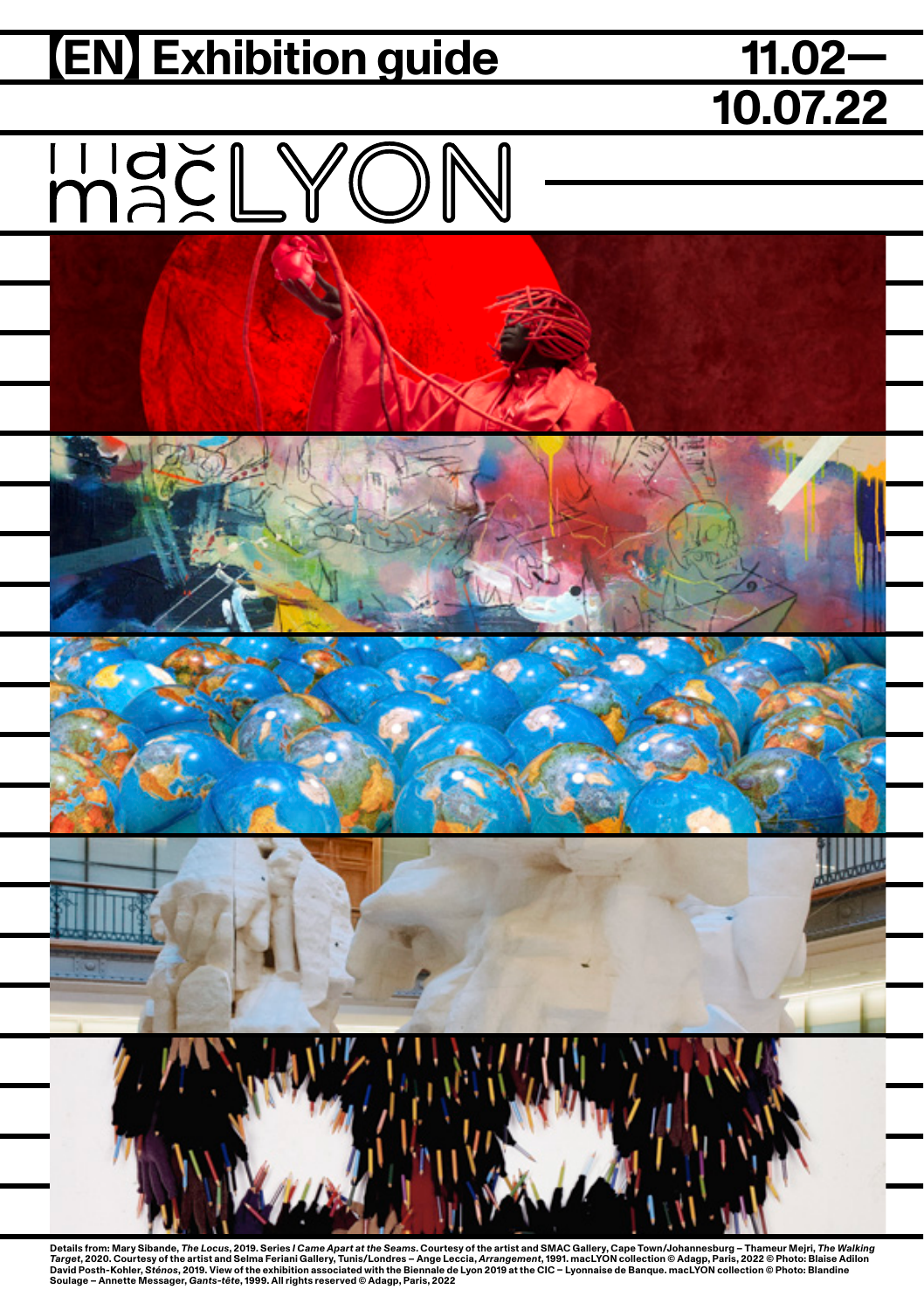### **Contents**

| <b>Crossover: David Posth-Kohler</b>  |           |
|---------------------------------------|-----------|
| <b>× Bruce Nauman</b>                 |           |
| <b>Thameur Mejri, Until My Veins</b>  |           |
| <b>Collapse (States of Emergency)</b> | $4 - 5$   |
| <b>Little Odyssey, Presenting</b>     |           |
| the collection to children            | 6-7       |
| <b>Mary Sibande,</b>                  |           |
| <b>The Red Ventriloquist</b>          | $8 - 9$   |
| <b>A family story, Collection(s)</b>  |           |
| <b>Robelin (20.04-10.07)</b>          | $10 - 11$ |
| <b>Practical information</b>          | 12        |

**The new 2022 season at macLYON opens with a wide range of art: works from the macLYON collections as well as guest artists from all over the world. There is also a special exhibition for young visitors!**

**The latest manifestation of macLYON's ongoing commitment to the work of young French artists is an invitation to David Posth-Kohler to present part of his work** *Sténos***, which entered the macLYON collection after the last Biennale. In the context of the** *Crossover* **programme, which sets up a dialogue between works from the collection and those of a guest artist, he has devised a site-specific project for the hall and the mezzanine that echoes two videos by Bruce Nauman.**

 **Keeping its finger on the pulse of international creation, macLYON is delighted to be hosting South African artist Mary Sibande who, in a vast, immersive installation, bears witness to the sense of injustice felt by black women in a society where dashed hopes are giving way to anger. This feeling of violence and the need to express it are also found** 

**in a series of large paintings specially created during his residency at the museum by Tunisian artist Thameur Mejri, who denounces the increasingly restrictive mechanisms of power**

**Finally, a group of students from the Master 2 Cultural and Digital Mediation programme at the University of Lyon 3 has created an exhibition entitled** *Little Odyssey***. It is based around works from the macLYON collection and is aimed primarily at children. At a wider level, the exhibition examines the role of art in shaping the individual. It is for children and adults alike, but it is designed to be viewed "at child height".**

**The exhibition** *Une histoire de famille [A family story]***, which opens on 20 April, is a wonderful opportunity to discover the remarkable collection of the Robelin family—a collection that reveals a sensitivity to art that has been passed down from generation to generation, and an enduring affinity with the artists.**

**Isabelle Bertolotti, directrice du macLYON**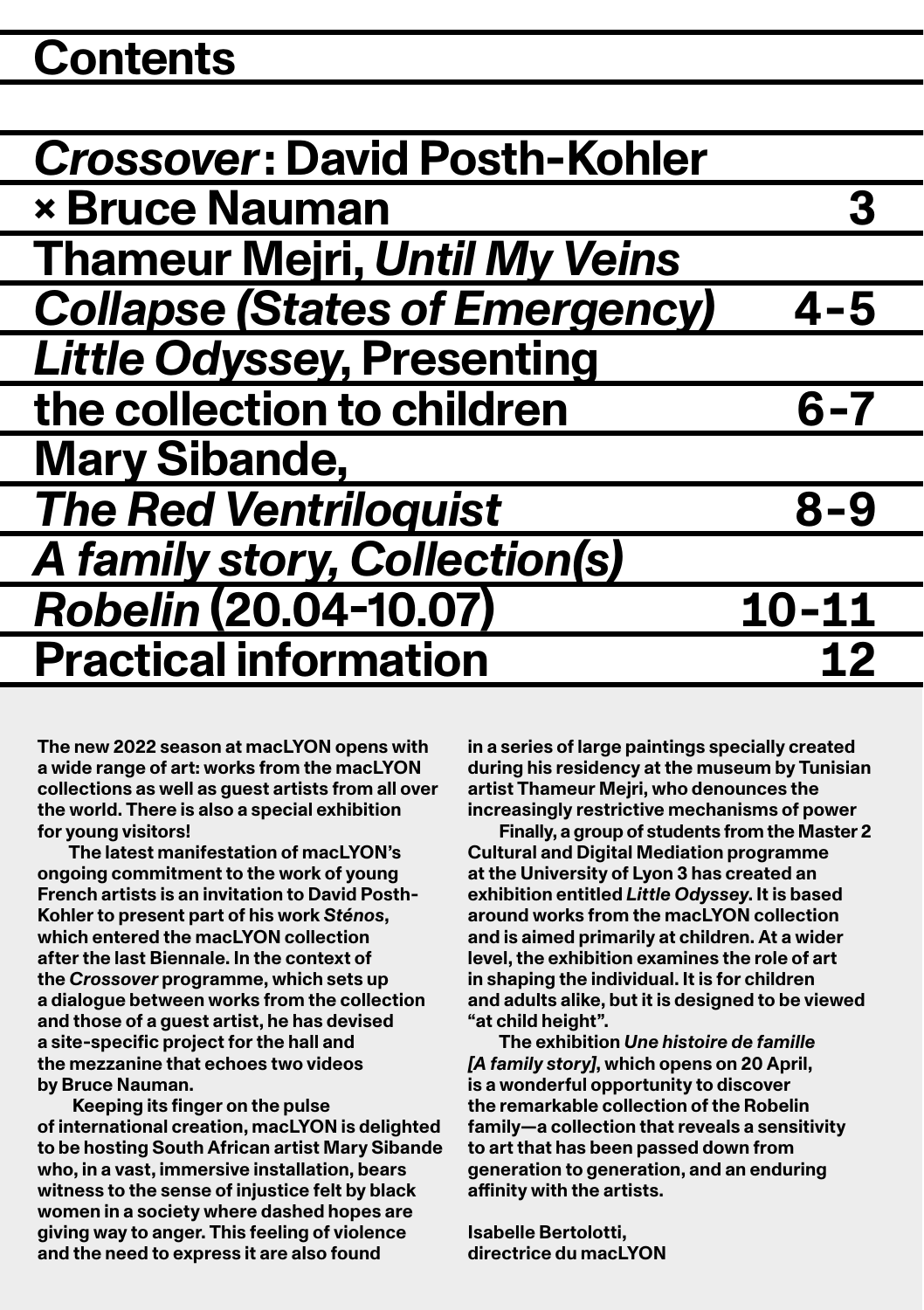### *Crossover***: David Posth-Kohler × Bruce Nauman**

**David Posth-Kohler (born in 1987, Annecy, France) is an artist whose practice is rooted in his experiences of life. He travels widely and draws inspiration from the landscapes, objects, and people he encounters. He translates into art—mainly sculpture—those which leave a deep impression on him. The monumental work** *Sténos***, which entered the macLYON collection in 2019 at the end of the 15th Lyon Biennale, consists of three chimerical giants – an echo of his encounters. One of them stands tall at the entrance to this third** *Crossover***\*. The intertwined forms, face and hands of this colossus are all elements that play on the ambiguity between the marvellous and the monstrous, and testify to the artist's interest in the human.**

**Although David Posth-Kohler has always been interested in the question of the body, his recent work is more particularly oriented towards** *mise-en-scène***. He ponders the relationship to space and the synergies induced by the body, and this has set up a resonance for him with the works of Bruce Nauman (born in 1941, Fort Wayne, United States), who, in the 1960s, used himself as a focus of performances filmed in his studio. With simple actions, the repetition of which accentuates an obsessional quality, Bruce Nauman experiments with the involvement of the body in space. The body then becomes his raw material.** *Thighing***, the title of which is a conflation of the words "thigh" and "sighing", is an expression of this fascination for the parts of the body.** 

**David Posth-Kohler designs and makes models of figures—gesticulating, disjointed automatons—and explores the theatricality of the body. He makes assemblages of hybrid objects, transforming them into anonymous misshapen figures and dressing them up so that they take on the appearance of clowns. These sculptures, with their exaggerated forms, are caricatures of individuals in a society with predefined logic and codes that the artist holds up to ridicule. This theatrical mix of tragedy and comedy, is reminiscent of Samuel Beckett, whom Bruce Nauman references in** *Slow Angle Walk (Beckett Walk)***. In that film, Nauman spends an hour repeating a series of movements inspired by the peculiar gait of the Beckett character, Molloy.**

**Both artists have an approach in which the body seems to be a powerful medium for experiencing human reality. David Posth-Kohler manipulates the extremes, he contorts, changes the scale and likes to "de-normalise". He has transformed this** *Crossover* **into a theatre of the human condition, where the narrative, although absurd, examines our relationship with the world.**

**\* David Posth-Kohler is the third artist invited to participate in** *Crossover***, an exhibition format that creates a dialogue between the works of an artist from the macLYON collection and those of an emerging artist.** 

**Marilou Laneuville, curator**



**Bruce Nauman,** *Thighing (Blue)***, 1967. Courtesy Electronic Arts Intermix macLYON collection © Adagp, Paris, 2022**



**David Posth-Kohler,** *Sténos***, 2019. View of the exhibition associated with the Biennale de Lyon 2019 at the CIC – Lyonnaise de Banque. macLYON collection © Photo : Blandine Soulage**

**3**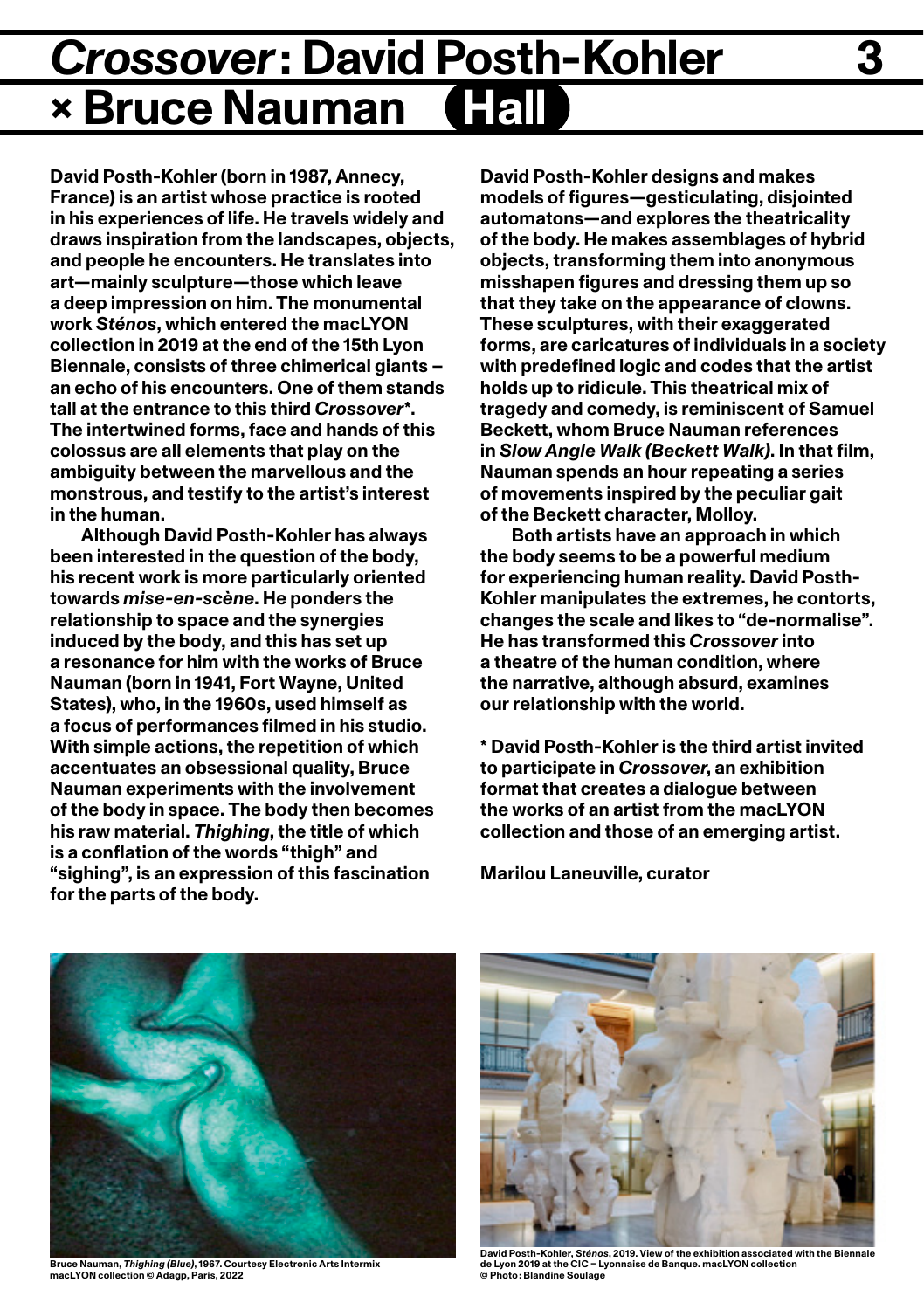### **Thameur Mejri,** *Until My Veins* **4 Collapse (States of Emergency) Level 2**

**Since the "Jasmine Revolution" (2010-2011), part of the wave of pro-democracy uprisings known as the Arab Spring, Tunisia has been constantly questioning the directions of its model of society, as well as the links that exist between political, civil and institutional power. Thameur Mejri (born in 1982, Tunis) has witnessed the distress of many young people tempted to leave their country, and he shares a sense of uncertainty with a whole generation of his compatriots. He blames this on chaotic management of the community. More broadly, he recognizes a crisis of democratic representation, and his painting reflects these burning issues which are far from restricted to his own country.**

**A multitude of superimposed everyday objects, pictograms and other symbols from global popular culture seem to float in Thameur Mejri's compositions, which are based on an apparent disorder that deliberately blurs our reading of his work. These heterogeneous associations sometimes display a kind of humour—absurdity even—but they often come across as threatening and seem to harbour a latent violence. Drawer, painter and video artist, Thameur Mejri combines techniques and sources of inspiration to construct a critical apparatus that uses a singular iconography. His vision is informed by the writings of Michel Foucault and Giorgio Agamben. Through these philosophers' analyses of biopower** 



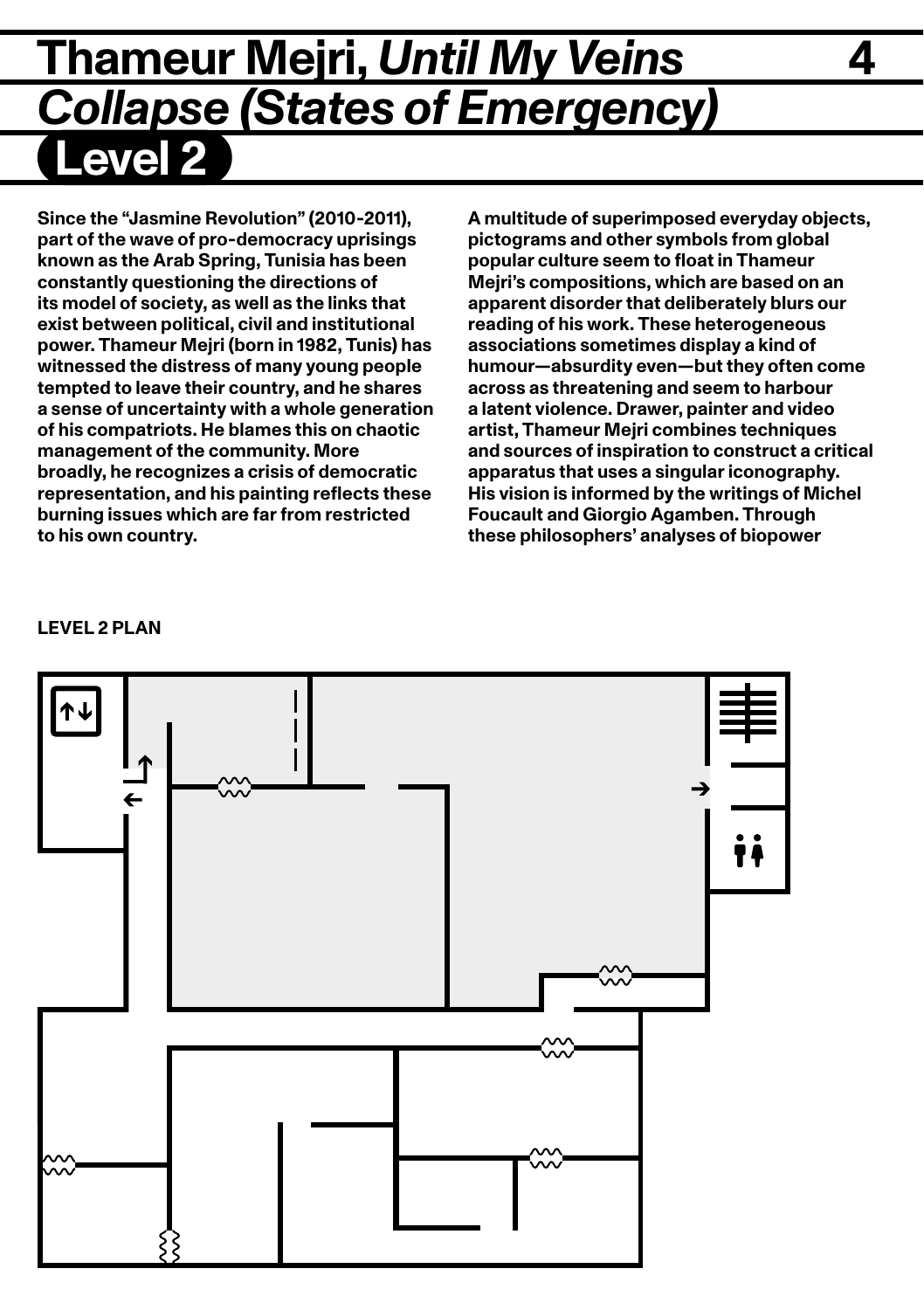**and states of emergency, Mejri examines the specific power mechanisms (identity controls, surveillance, etc.) inflicted on individual bodies. And indeed, through his depictions of the body—deconstructed and fragmented he translates the closeness of danger. Hybrid beings in a state of permanent mutation emerge on the canvas, in a provocative attempt to liberate themselves from the dogmas and oppressions that weigh down on them.**

**By focusing on bodies and objects, Thameur Mejri analyses the alienating nature of these symbolic elements of everyday life. His thinking about this has been enriched by a recent encounter with the ideas of philosopher Bernard Stiegler, who maintains that human beings are born incomplete: in order to survive and to hunt, they have equipped themselves** 

**with clothes and weapons. The importance of these extensions of the human body in our daily lives determines many of our actions and, according to Thameur Mejri, exposes us to all kinds of interdependencies and forms of control. Indeed, these objects which the artist paints, and which are essential to an individual's existence, are also the fruits of an economy that perpetuates all kinds of inequalities, to the benefit of a dominant social class which owns the means of production.** 

**Through a variety of artistic practices, Thameur Mejri offers a rereading of the history of these objects and the ambivalence of their role in contemporary society.**

**Matthieu Lelièvre and Salma Tuqan, curators**



**Thameur Mejri,** *Deactivate***, 2020. Courtesy of the artist and Selma Feriani Gallery, Tunis/Londres**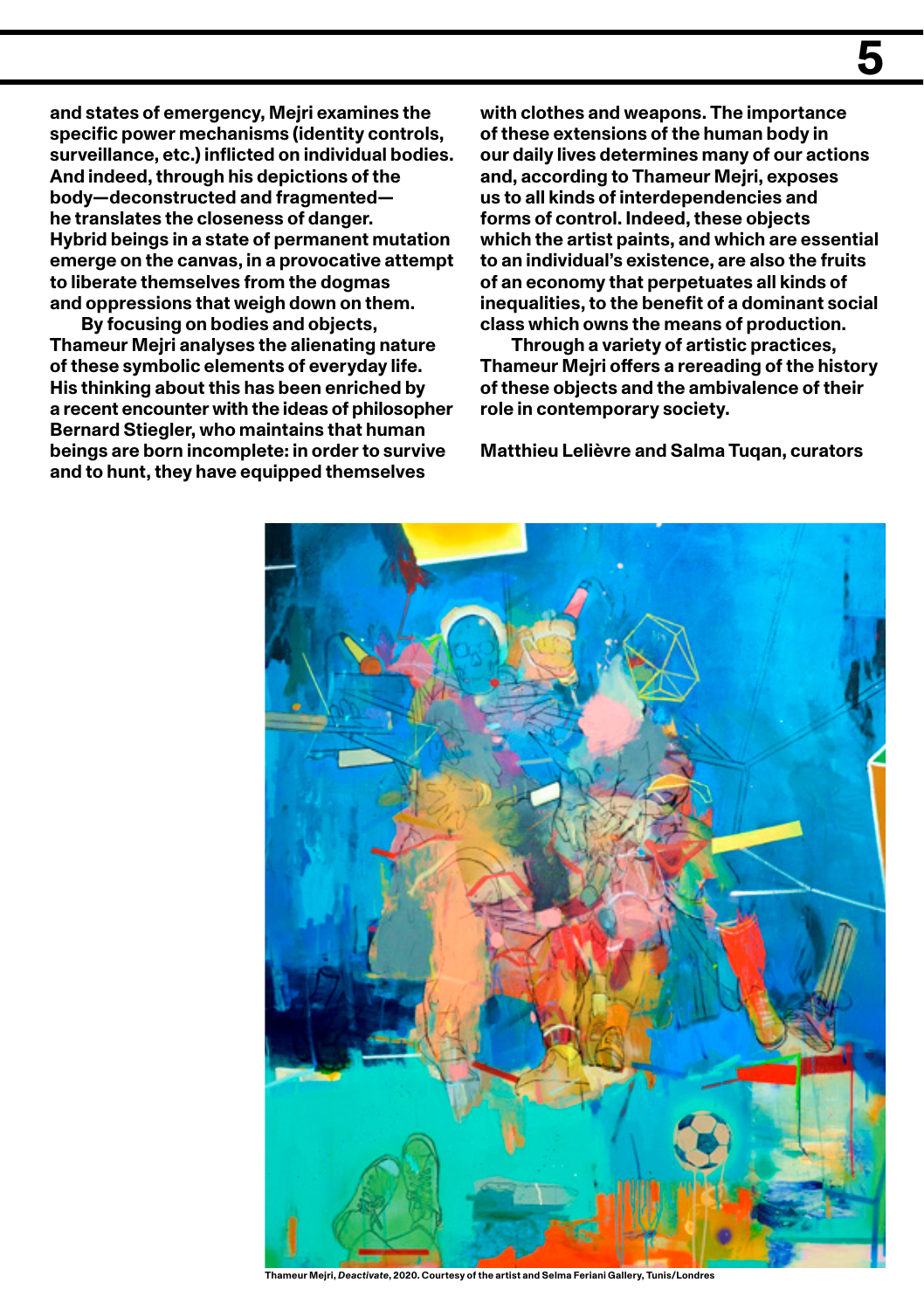

**How can children be introduced to works in the Musée d'art contemporain's collection? Devised with a group of students from the Master's programme "Heritage and Museums" at the University of Lyon 3, the exhibition** *Little Odyssey* **offers a sensory journey in three parts, conceived specifically for 0-11 year olds.** 

**Inspired by the developmental cycles of a child, the exhibition is an ode to discovery and experiment. The feelings, emotions and skills the young viewer is asked to tap into when looking at the works are tailored to everyone, with no age group left out of the experience.** 

**The visit begins with the perceptions of the youngest: an exploration of the senses through the experience of colours, shapes and sounds. This space opens up the imagination, offering everyone a chance to let themselves be carried along by their perceptions.**

**Then the young viewer is physically confronted with everyday objects. On the boundary between indoor and outdoor spaces, the child encounters familiar objects that have been transformed by the creative process. Using everyday objects, the works highlight questions of scale and balance; this echoes the infant's first perception of familiar space.** 

#### **LEVEL 2 PLAN**

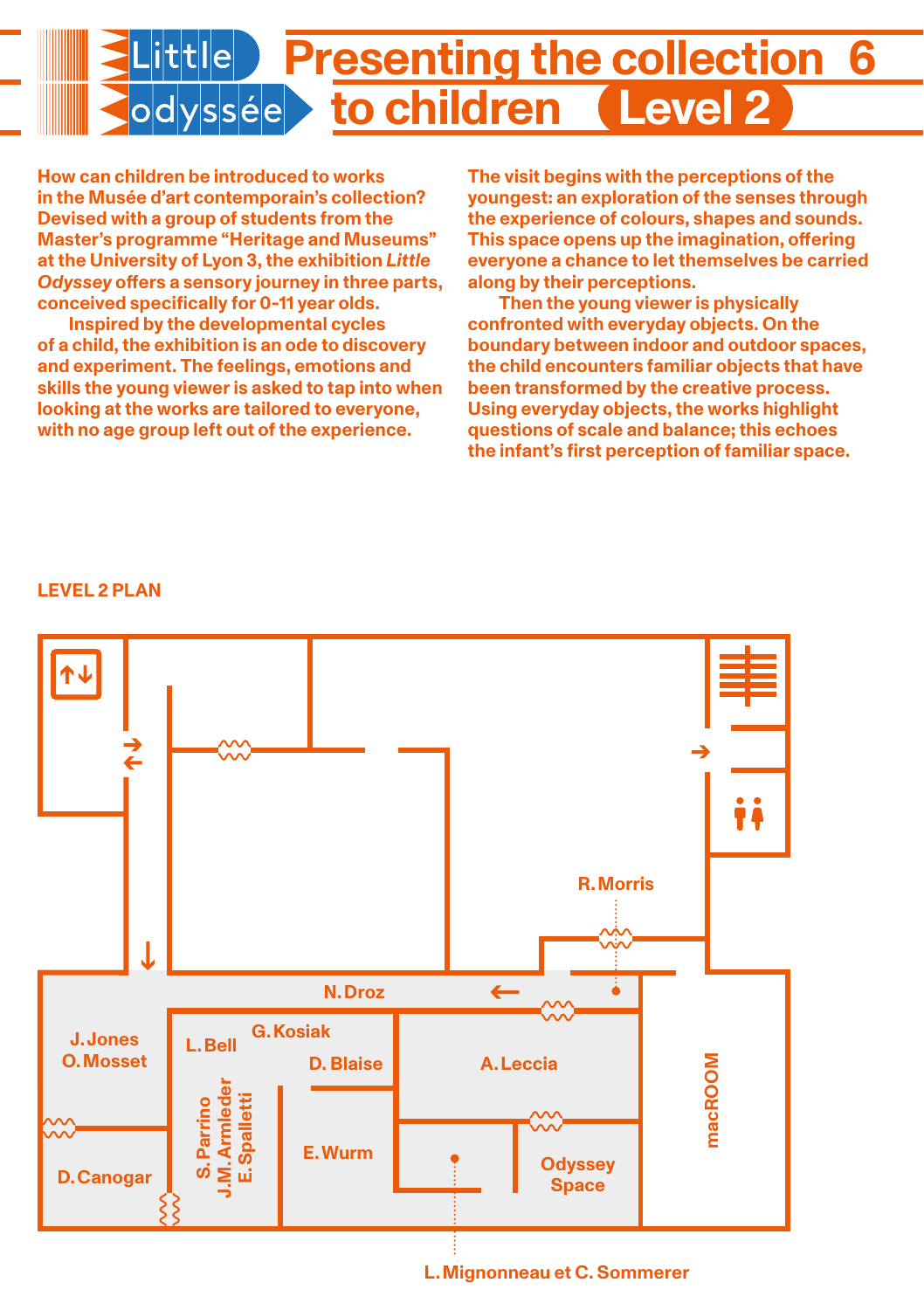**Through various means, the exhibition encourages art as an experience. Some works are an invitation to participate, even to become part of the work.**

**At the end of the tour, the perspective broadens out and the works reflect territories and movements on a grand scale. This last part encourages an opening up to other people and to the world, with further thoughts about the relationship to space.**

**Don't miss the Odyssey Space, halfway round the exhibition. There you'll find books, games to play, and even an opportunity to create your own work of art!** 

**Project conceived by: Françoise Lonardoni, Fanny Thaller and Damien Blanchard from the Musée d'art contemporain with Younes Benmebarek, Louise Besson, Pauline Deleest, Mélanie Delpuech, Morane Remaud, Fanny Sarlette, students at the University of Lyon 3**

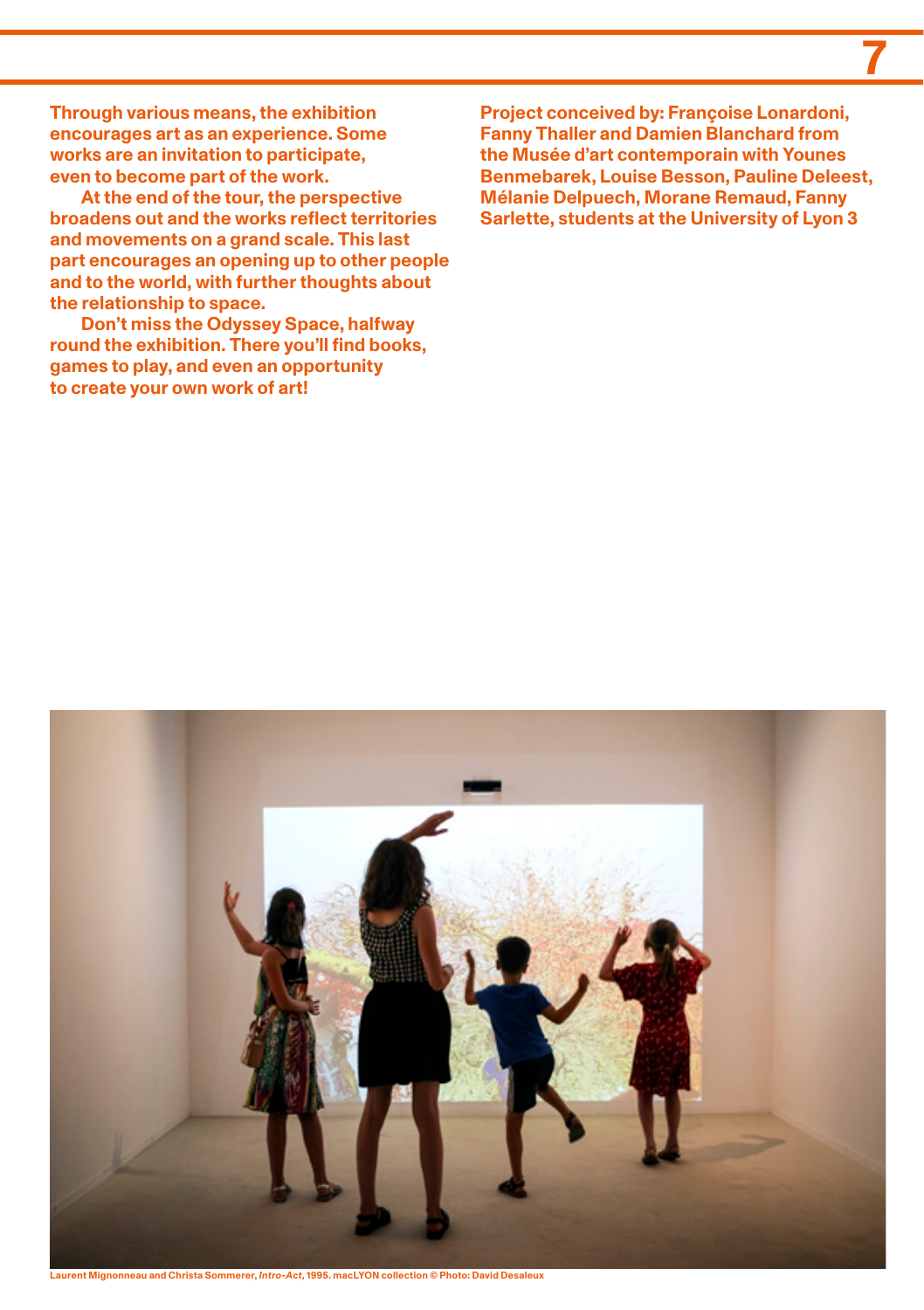### **Mary Sibande, 8** *The Red Ventriloquist* **Level 3**

**South African artist Mary Sibande (born in 1982, Barberton) has been developing a deeply biographical form of sculpture and installation art over several years. Inspired by the women in her family, she created an avatar, Sophie, who initially embodied a domestic housemaid and then developed into the figure of a witch or a priestess. Sophie is an alter ego for the artist and exposes the class, race and sex discrimination that shapes the lives of black women in South Africa, a country that was, and still remains, marked by the apartheid that existed between blacks and whites from 1948 until the early 1990s.** 

**Although the conditions created by the dismantling of apartheid in 1991 gave civil rights to the Black majority, the artist believes that the political** 

**decisions that followed prevented any real social and economic overhaul of the country, perpetuating a precarious situation for the Black population. The phenomenon has not been resolved since, and these inequalities have been further exacerbated by the worlwilde pandemic, which has led to an escalation of tensions and violence. In addition to political demonstrations and systemic insecurity, the recent riots and looting reflect the distress of people who can no longer afford the basic necessities.** 

**Mary Sibande has conceived the exhibition**  *The Red Ventriloquist* **as an expression of this violence in the form of a vast, theatrical sculpture and sound installation. In her work, Mary Sibande explores the evocative, symbolic and political power of colour: blue evokes the clothes of household servants and purple** 

#### **LEVEL 3 PLAN**

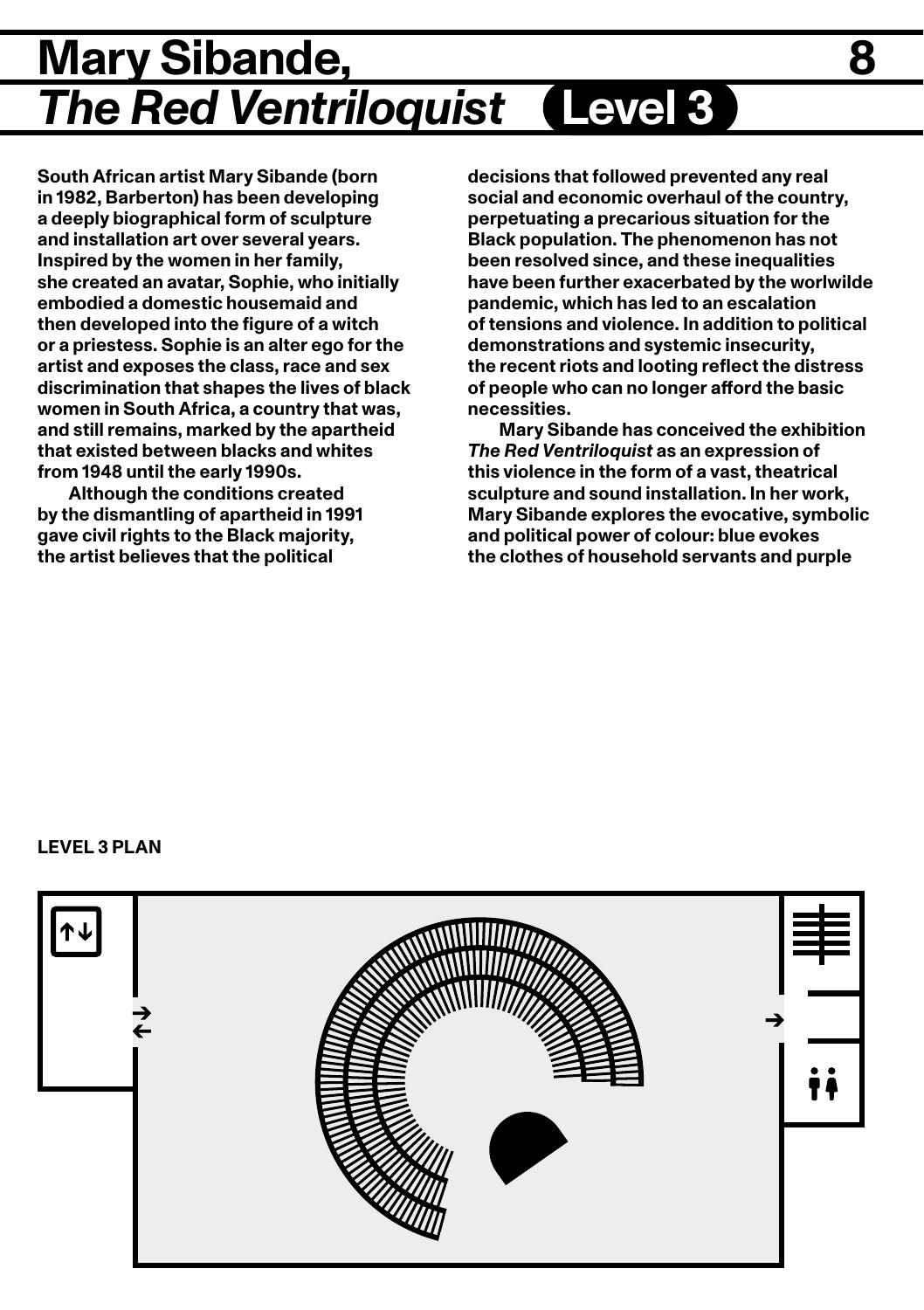**was the colour of the dye that the South African police sprayed on protesters during demonstrations to mark them for arrest. For several years now, red has been gradually taking over in her sculptures and photos. Initially it was the colour for dogs and vultures, then it began to appear in the folds of her figures' clothes, until eventually it completely enveloped the bodies of women who now have to be considered as High Priestesses. The scarlet of the "red ventriloquist" has developed into a symbol of public anger in Sibande's work. A parallel between emotion and colour is found in expressions common to several of the eleven languages and dialects of South Africa. In Zulu, the artist's mother tongue, one expression associates the feeling of anger with a red dog. Mary Sibande was inspired by this idiomatic use of colour to construct an installation** 

**in which the red priestess teaches an army of red dogs to control and adapt their anger. The red ventriloquist—who lends a voice to those who have none—is a new avatar that reexamines the role of the artist on a societal scale and the political involvement he or she is willing to take on. The figure also evokes the way in which languages—which are capable of bringing people together but also of dividing them—can create resonances.** 

**Matthieu Lelièvre, curator of the exhibition**



**Mary Sibande,** *There's a Storm in My Heart***, 2019 (detail). Courtesy of the artist and SMAC Gallery, Cape Town/Johannesburg**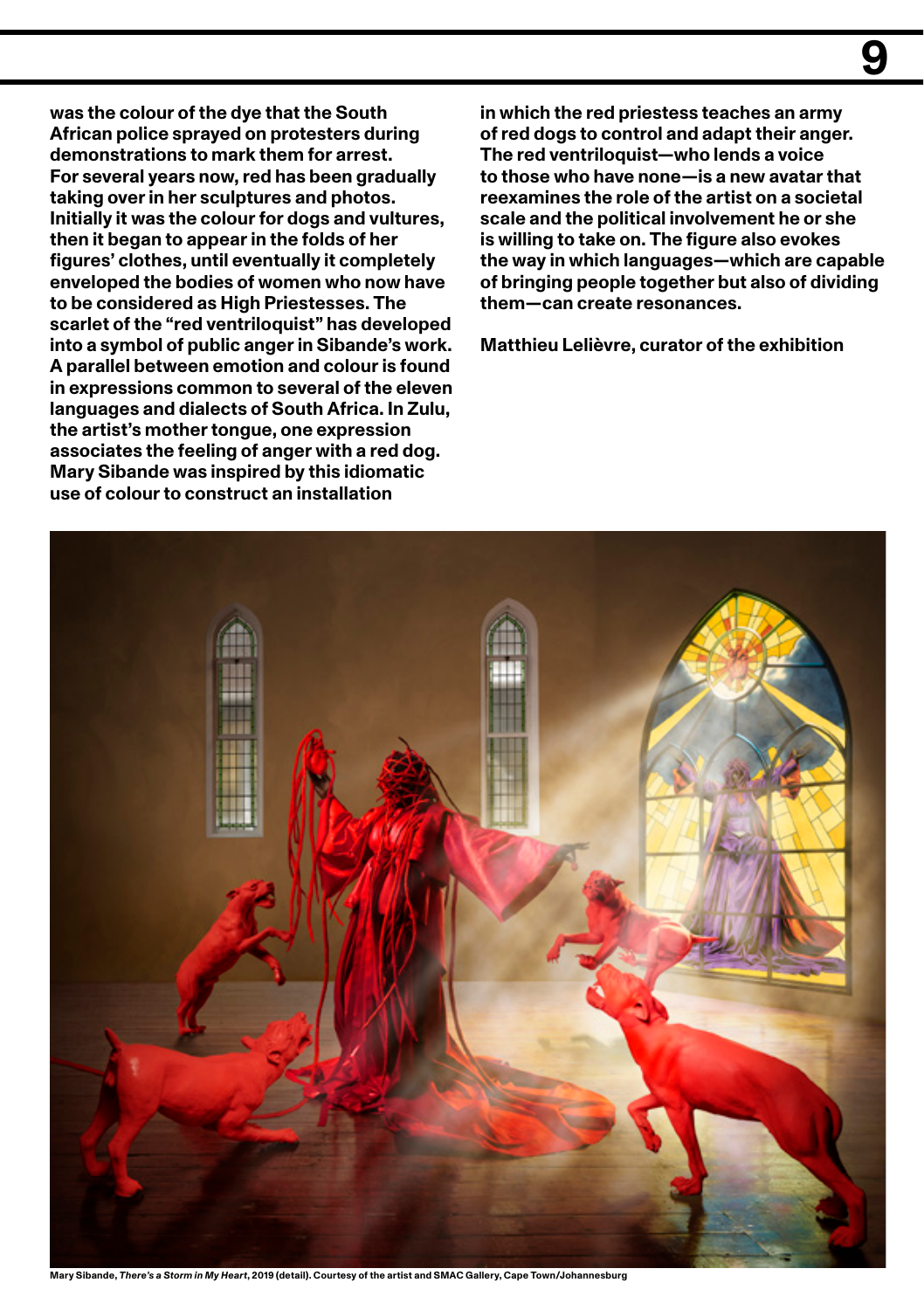### *A family Story, Collection(s)* **10 Robelin (20.04-10.07)**

**Presenting over 250 works in an exhibition spanning 12 rooms on an entire floor of the Museum, this exhibition,** *A family story, Collection(s) Robelin***, invites visitors to discover a unique collection built by a couple and their family over the past fifty years.**

**"The Robelin Collection(s)"\* was first started in the early 1970s, following in the footsteps of the previous generation, before gradually gaining in independence. The Galerie Bama, created by Ninon, the collector's mother, and the Galerie Nelson where the collector's father François played an important role, fuelled the passion that led the Robelin couple to not only collect works, but also to become acquainted with artists and follow their careers over time.**

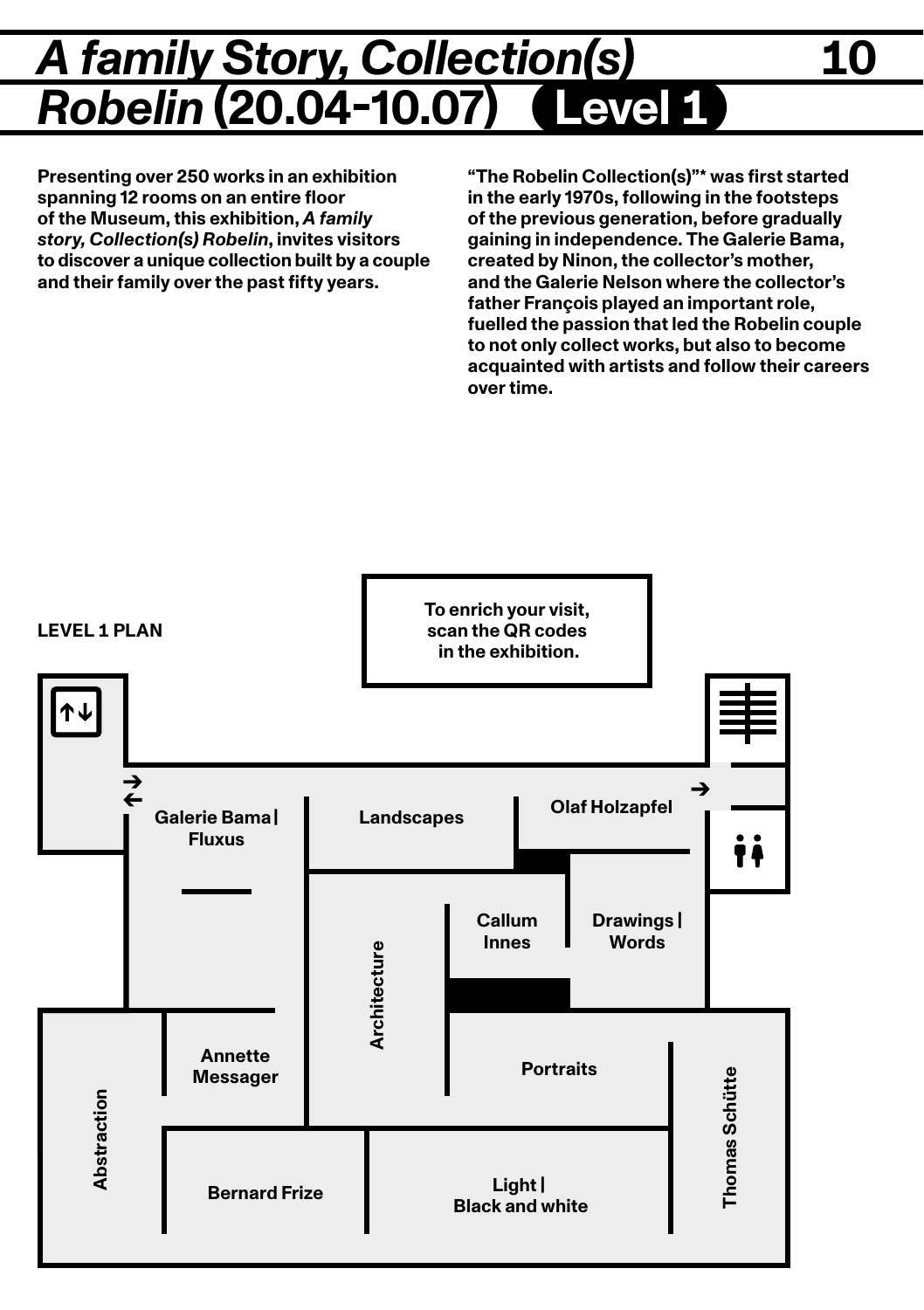**Born from a curiosity for the association between texts and photographs close to the spirit of the Fluxus movement, the choices made by the two collectors followed a more personal and sometimes radical line from the mid-1980s onwards, where painting, sculpture and photography coexist. The collection brings together works by both wellknown and lesser-known artists. The collectors' commitment and the coherence of their choices will be on display for the first time.**

*A family story, Collection(s) Robelin* **alternates between monographic rooms showcasing the works of Annette Messager, Thomas Schütte, Bernard Frize, Olaf Holzapfel and Callum Innes, and thematic rooms exploring architecture, portrait, abstraction, light, landscape, word drawings, etc.**

**With: Gianfranco Baruchello, George Brecht, Jean-Marc Bustamante, Michael Buthe, Vlassis Caniaris, Franck Chalendard, Erik Dietman, Helmut Dorner, Elger Esser, Robert Filliou, Günther Förg, Hreinn Friðfinnsson, Pia Fries, Bernard Frize, Jochen Gerz, Rodney Graham, Olaf Holzapfel, Callum Innes, Harald Klingelhöller, Annette Messager, Wilhelm Mundt, Tom Phillips, Pascal Pinaud, Éric Poitevin, Denis Pondruel, Dieter Roth, Thomas Ruff, Anne-Marie Schneider, Thomas Schütte, David Shrigley, Thomas Struth, Hiroshi Sugimoto, Mitja Tušek, Françoise Vergier, James Welling**

**Camille Morineau, curator**

**\* The Robelin Collection(s) with an "s" because this collection has been built over several generations.**